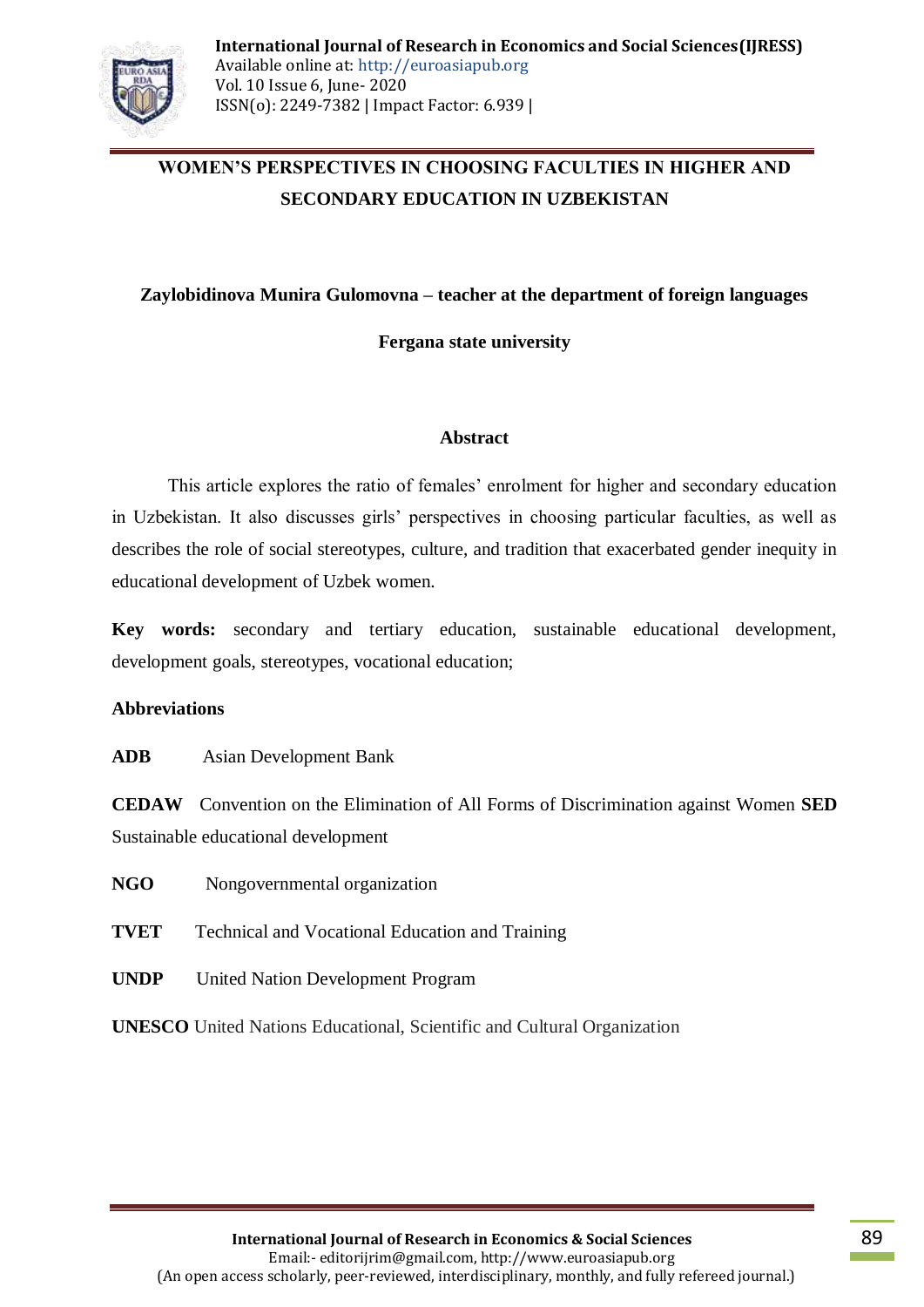

**International Journal of Research in Economics and Social Sciences(IJRESS)** Available online at: http://euroasiapub.org Vol. 10 Issue 6, June- 2020 ISSN(o): 2249-7382 | Impact Factor: 6.939 |

**Introduction.** Historically Uzbekistan is one of those countries where many social boundaries exist toward women and there are much more opportunities for men.Under the United Nation Development Goals 5for Sustainable Development,much has been doneto eliminate gender disparity in primary and secondary education in Uzbekistan (UNESCO, 2015). However, there are still much left to do. Although the ratification of CEDAW was adopted in 1995in the country, gender inequity is still displayed in many domains such as in policy, economy, and education. The barriers like social normsand stereotypessuch as "women's place at home" limit their equal participation in community life(Mee, 2001; Asian Development Bank, 2014). That is, women's sustainable educational development is less supported than men's.Parents give priority to man to continue further education, especially on a fee-paying basis as they believe that men are the main provider of the family (Paci, 2002; ADB, 2014). Based on this concept eldersdo not support girls' postsecondary schooling as much as they support their sons' becausethey consider successful marriage is more beneficial for girls than higher education. Besides, old stereotypes such as educated women will dominate over the man,significantly contribute to the prevalence of this phenomenon. Nepotism and managing households are widely encouraged in the nurture of future bride (*kelin)*. Even in the selection of secondary institution parents consider less time-consuming jobs for girls because women, according to the culture, belong to the family than the work. Therefore,75% of girls' enrolment for the secondary and tertiary education happensby the wish of their parent (ADB, 2005; ADB, 2014; Mee, 2001; UNDP, 2007-2008; Saima, 2013).

This paper aims to analyse males and females enrolment rate for higher and secondary institutions. This issue has not been studied thoroughly in Uzbekistan context, therefore, following analysis may contribute with new insights to the world literature.Moreover, I will bring more analysis from my experience.

#### **Females and males' enrolment for secondary and tertiary education**

Secondary schools - TVETin Uzbekistan are three-year schooling which was established in 1999. The purpose of TVET was to raise teaching quality, to develop professional skills of youth, and create more opportunity to enter the labour market (UNDP, 2007-2008). TVETs are compulsory education and provide students with a diploma after graduation on different specialization. Higher education is divided into two stages: Bachelor's and Master's degree programs.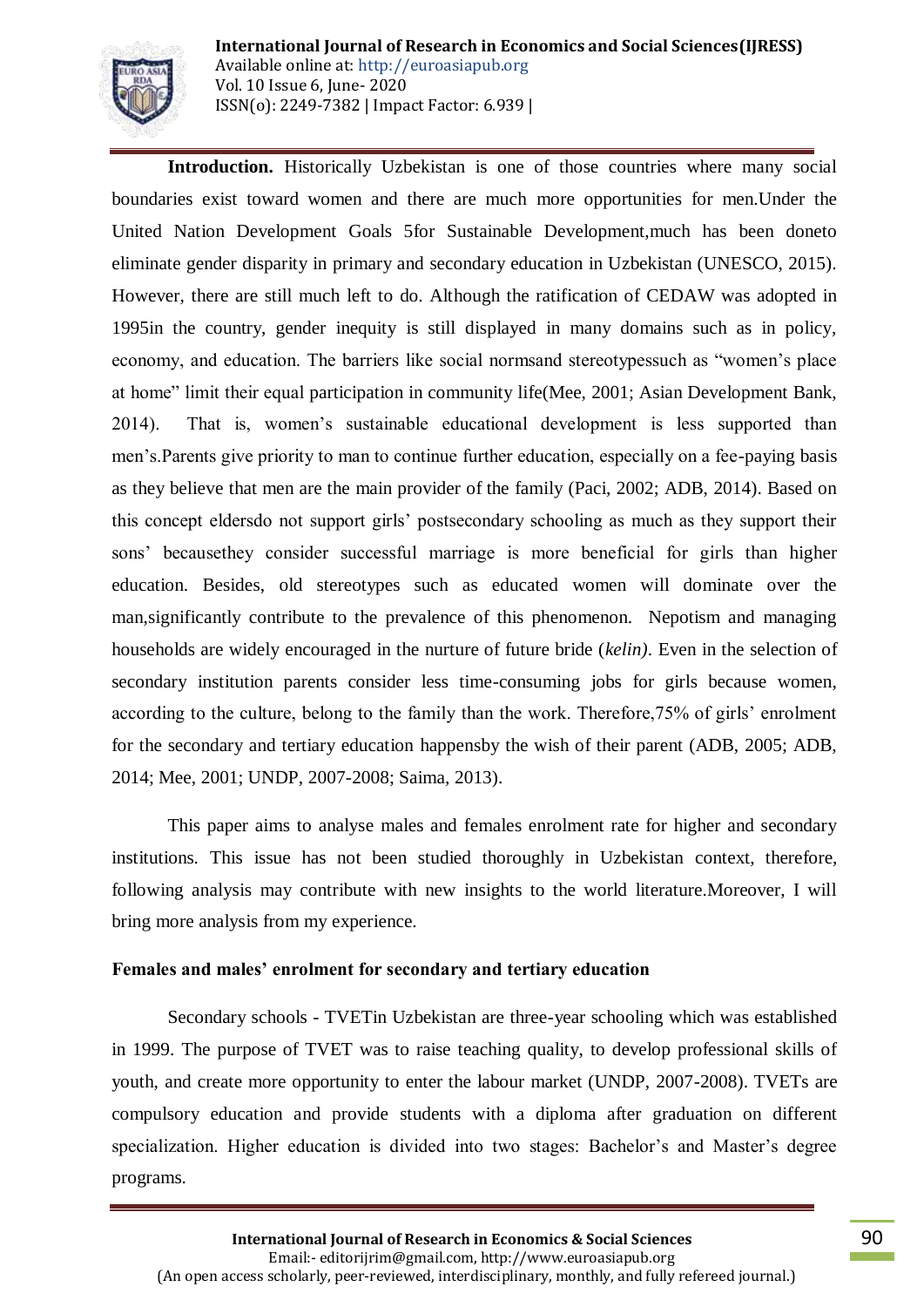

Bachelor's degree in Uzbekistan is specified on one fundamental knowledge and lasts for four years while Master's strengthens that knowledge and requires 2 years of full-time commitment.

According to UNESCO statistics in 2008-2017 Figure1, data of female and male enrolment to the secondary education is almost similar as it is compulsory but huge discrepancy exists in selecting a specialization.



Uzbekistan statistical bulletin 2010- 2011(table 1) reported that more girls enrol to the healthcare and sport 75.6% while only 24.4% men do, in education girls amount 76.3% but men only 23.7%. Accordingto ADB (2014) the demand for education and healthcare colleges historically were occupied by girls, therefore, they got the name *qizlarkolleji*(girls' college). Reversely, male's enrolment is higher in agriculture 20.8%, in industry 20.8% and transport 42.6%, respectively. Furthermore, according to UNESCO 2008-2007 statistics, Figure 2 shows a significant discrepancy in the gender enrolment for higher education. It is manifested, that males' gross enrolment ratio is considerably higher than females'. After the establishment of secondary schools, women's enrolment to higher education declined dramatically. There is also an impressive gap in selection branches of the institutions whereas higher percentages of girls select education (table 2) (UNDP, 2014).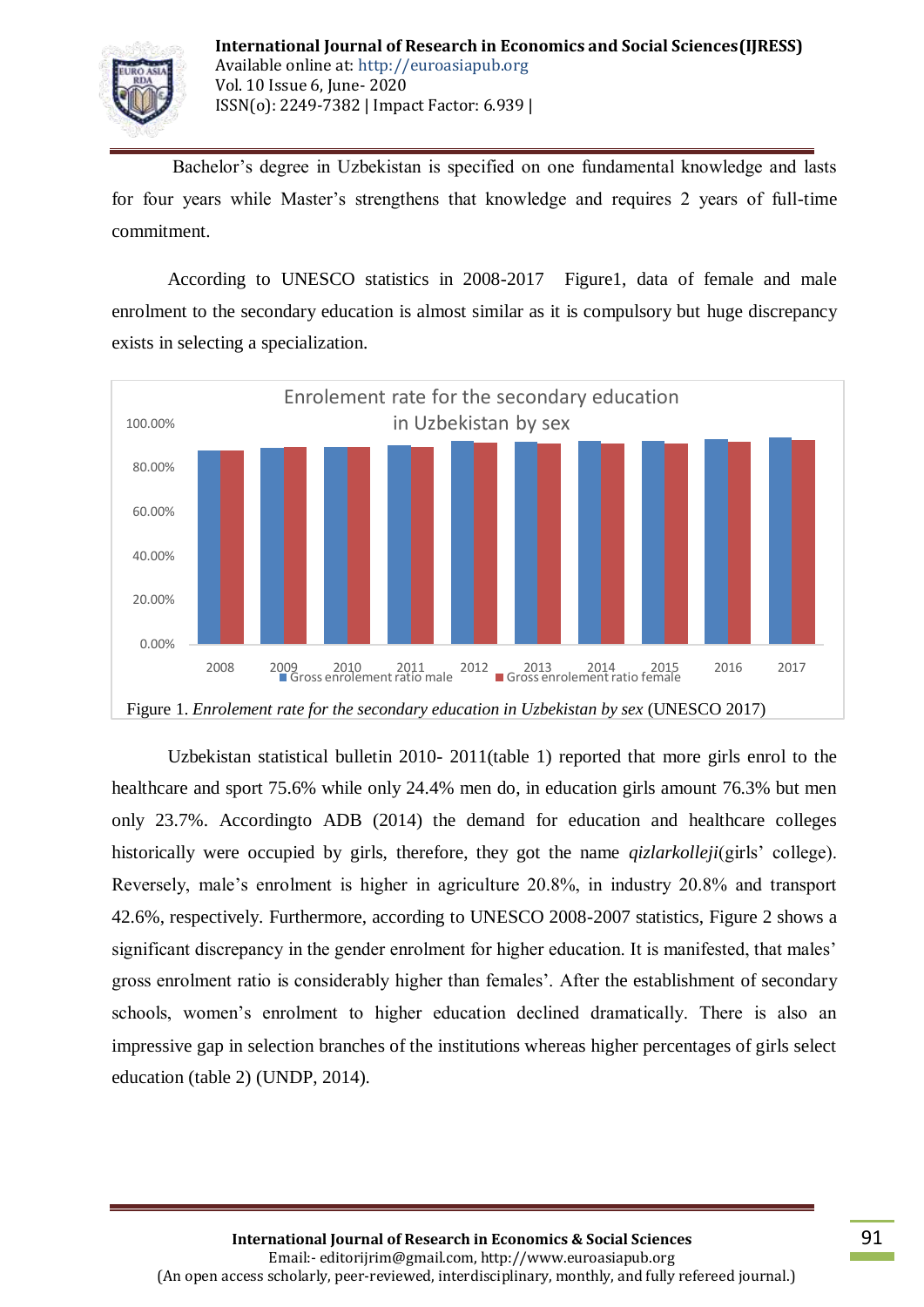

Available online at: http://euroasiapub.org Vol. 10 Issue 6, June- 2020 ISSN(o): 2249-7382 | Impact Factor: 6.939 |

| Men and women enrolment to the secondary education by selection |              |           |  |  |  |  |  |  |
|-----------------------------------------------------------------|--------------|-----------|--|--|--|--|--|--|
| specialization                                                  |              |           |  |  |  |  |  |  |
|                                                                 | 2007/2008    | 2008/2009 |  |  |  |  |  |  |
| Total enrolled students 100%                                    | Women $49.1$ | Men 50.9  |  |  |  |  |  |  |
| Education                                                       | 76.3         | 23.7      |  |  |  |  |  |  |
| Healthcare and sport                                            | 75.6         | 24.4      |  |  |  |  |  |  |
| Industry                                                        | 39.6         | 60.4      |  |  |  |  |  |  |
| Agriculture                                                     | 39.6         | 60.4      |  |  |  |  |  |  |
| <b>Transport</b>                                                | 28.7         | 71.3      |  |  |  |  |  |  |
| Economy and Law                                                 | 46.9         | 53.1      |  |  |  |  |  |  |
| Art and cinematography                                          | 52.2         | 47.8      |  |  |  |  |  |  |
| Services                                                        | 49.3         | 50.7      |  |  |  |  |  |  |

Table 1. Source: *Uzbekistan statistical bulletin 2007- 2011*



Table 2 illustrates that women's performance is higher only in education, while men dominate in other branches. Indeed, men preferences are give to the faculties like industry and construction, transport and communication, economy and law.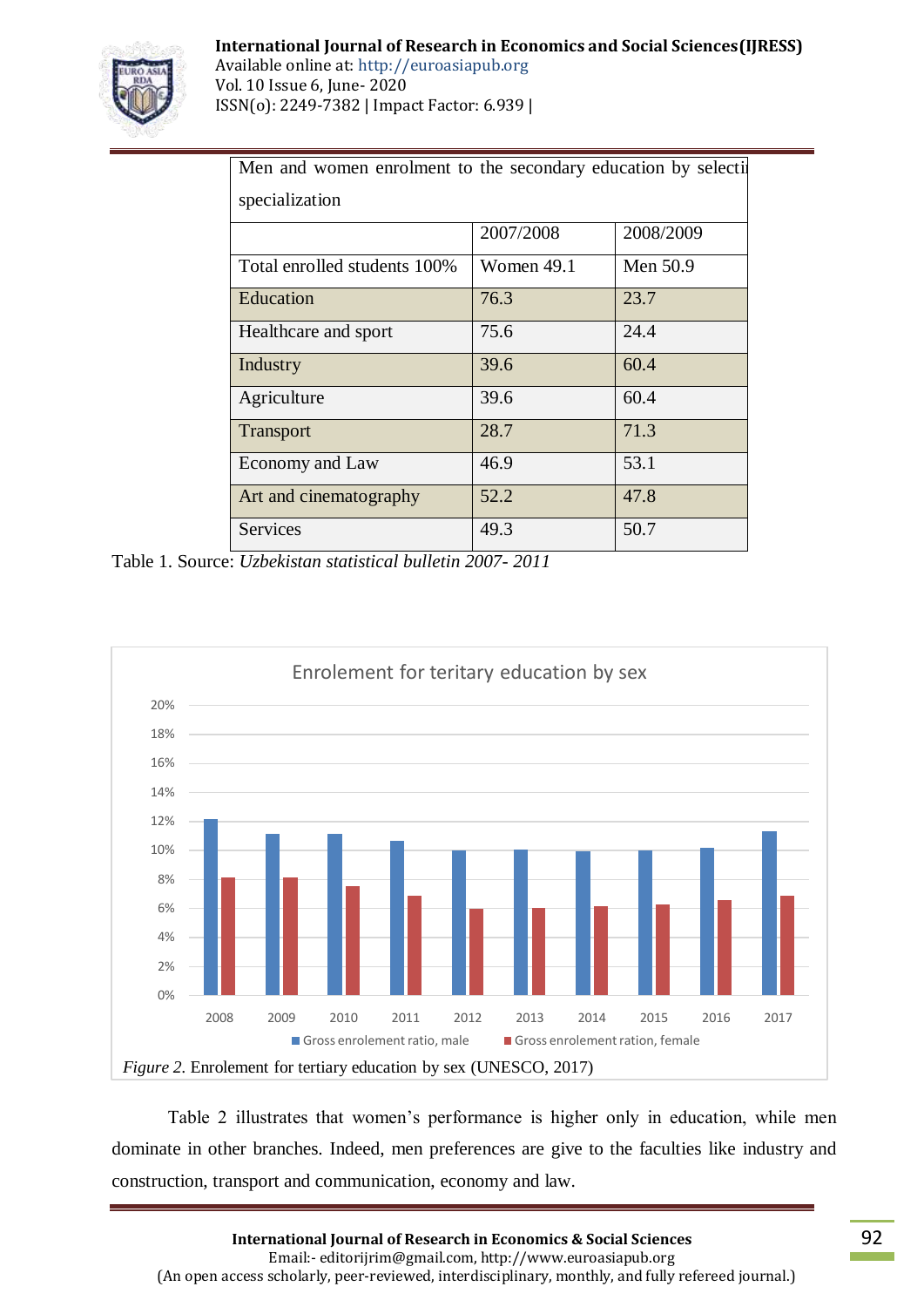

| Men and women enrolment to the tertiary education by selecting specialization |           |       |           |       |           |       |           |       |  |  |
|-------------------------------------------------------------------------------|-----------|-------|-----------|-------|-----------|-------|-----------|-------|--|--|
|                                                                               | 2007/2008 |       | 2008/2009 |       | 2009/2010 |       | 2010/2011 |       |  |  |
|                                                                               | women     | men   | women     | men   | women     | men   | women     | men   |  |  |
| Total enrolled students 100%                                                  | 39.9%     | 60.1% | 40.4%     | 59.6% | 40.0%     | 60.0% | 38.5%     | 61.5% |  |  |
| Industry and construction                                                     | 16.3      | 83.7  | 16.7      | 83.3  | 16.9      | 83.1  | 16.5      | 83.5  |  |  |
| Transport and communication 7.9                                               |           | 92.1  | 8.9       | 91.1  | 10.9      | 89.1  | 10.4      | 89.6  |  |  |
| Agriculture                                                                   | 14.5      | 85.5  | 13.4      | 86.6  | 16.1      | 83.9  | 17.7      | 82.3  |  |  |
| Economy and Law                                                               | 17.3      | 82.7  | 14.2      | 85.8  | 17.1      | 82.9  | 19.3      | 80.7  |  |  |
| Healthcare and sport                                                          | 43.5      | 56.5  | 45.1      | 54.9  | 45.2      | 54.8  | 43.8      | 56.2  |  |  |
| Education                                                                     | 55.5      | 44.5  | 55.1      | 44.9  | 54.5      | 45.5  | 52.9      | 47.1  |  |  |
| Art and cinematography                                                        | 34.1      | 65.9  | 41.7      | 58.3  | 40.7      | 59.3  | 41.5      | 58.5  |  |  |

Table 2. Source: *Uzbekistan statistical bulletin 2007- 2011*

In the enrolment for Master degree, we can see similar picture. In 2010-2011academic year 34.3% were female and 65.% were male from overall accepted students. In terms of research, women's number accelerated more than men's in psychology (73.7%), philology (65.2%), pharmacy (63.6%), fine art (52,3%), and political science (51.5%).

## **Social stereotypes vs ESD of Uzbek girls. Cultural and traditional focus on specific profession.**

Historically in Uzbek families, household work is not equally shared. The women inherit the responsibility for all task but the men are onlydecision makers. Therefore, the expression "women's place is at home" is frequently used by men and selection of the profession is related to this stereotype.

Girls get married in early age at 18 or 17 (in some regions at 16) and in their  $21^{\text{st}}$ they become mothers when the responsibility is exacerbated and falls only on them. This "mannism" behaviour impact on women's ESD. Mostly girls get their postgraduate qualification on a granted condition but if it is on a paying basis the parents' preference will be given to sons (ABD, 2008). Likewise, the selection of profession mainly depends on parents' wishes who seek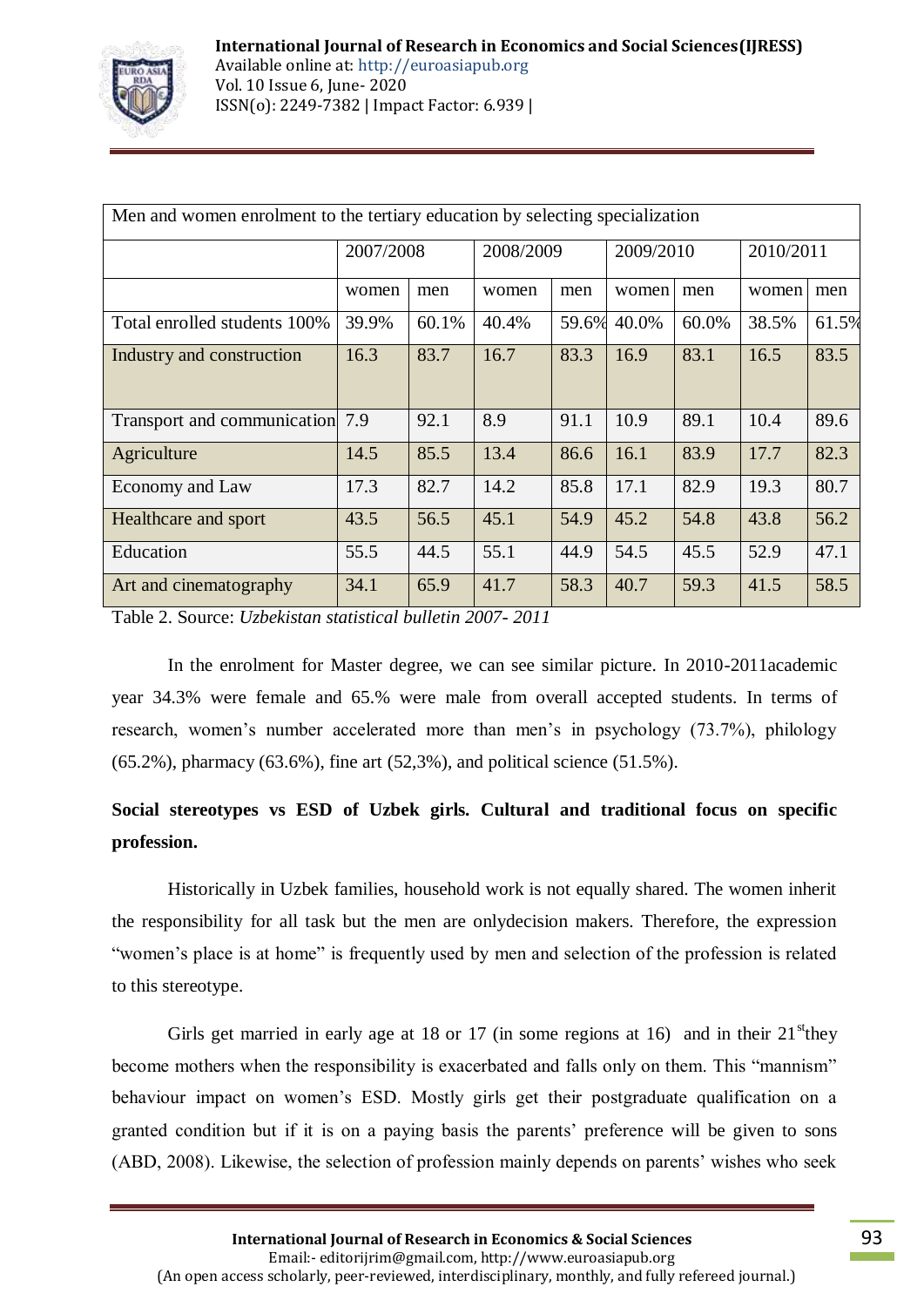

only successful marriage to their daughters. As healthcare and pedagogy (professions like nursing, teaching, tailoring) are less time consuming, women could spend more time at home. Traditional Uzbek man usuallyseeks a girl to marry who works in those professions, because she can devote most of her time to the household. Moreover, a woman's possibility to work depends on the decision of her husband but if she lives with the husband's family the primary decision maker is father-in-law following mother-in-law.

#### **Territorial division of higher education in Uzbekistan**

The next barrier is the location of the institutes and universities in the territory of Uzbekistan. Predominantly, parents in rural areas and partly in urban areas are less supportive to send their daughters to a remote place to study. They believe that they protect their daughters from sexual harassment which may appear living in the hostels(ADB, 2014; World Bank, 2007). Thus, girls can select postgraduate studies from institutions which are located only in their city.Most higher institutions in the republic include education faculty but may lack agriculture, transport and communication, industry and construction, law and economy. Therefore, there is no choice except choosing one branch from existing ones.

#### **Political reforms exacerbated gender inequity**

Although the constitution of Uzbekistan was founded on democracy and equity, some political resolutions and decrees embrace only man's perspectives. For example, the Presidential Resolution of the Republic of Uzbekistan Karimov I. (2005),which facilitates with 25% free bonus score of total entrance score to the tertiary education, was adopted only for men who finished military service. Then the amendment in the resolution was done by current president MirziyayevSh(2017) who doubled existing bonus (50%) again for the benefits of men, leaving girls without any option. Due to these political reforms, girls discrimination is exacerbated because they do not have equal opportunity in entrance exams. Naturally, men with this free bonus score select more prestigiouspostgraduate institutions where girls are unable to compete even though they are highly knowledgeable and literate.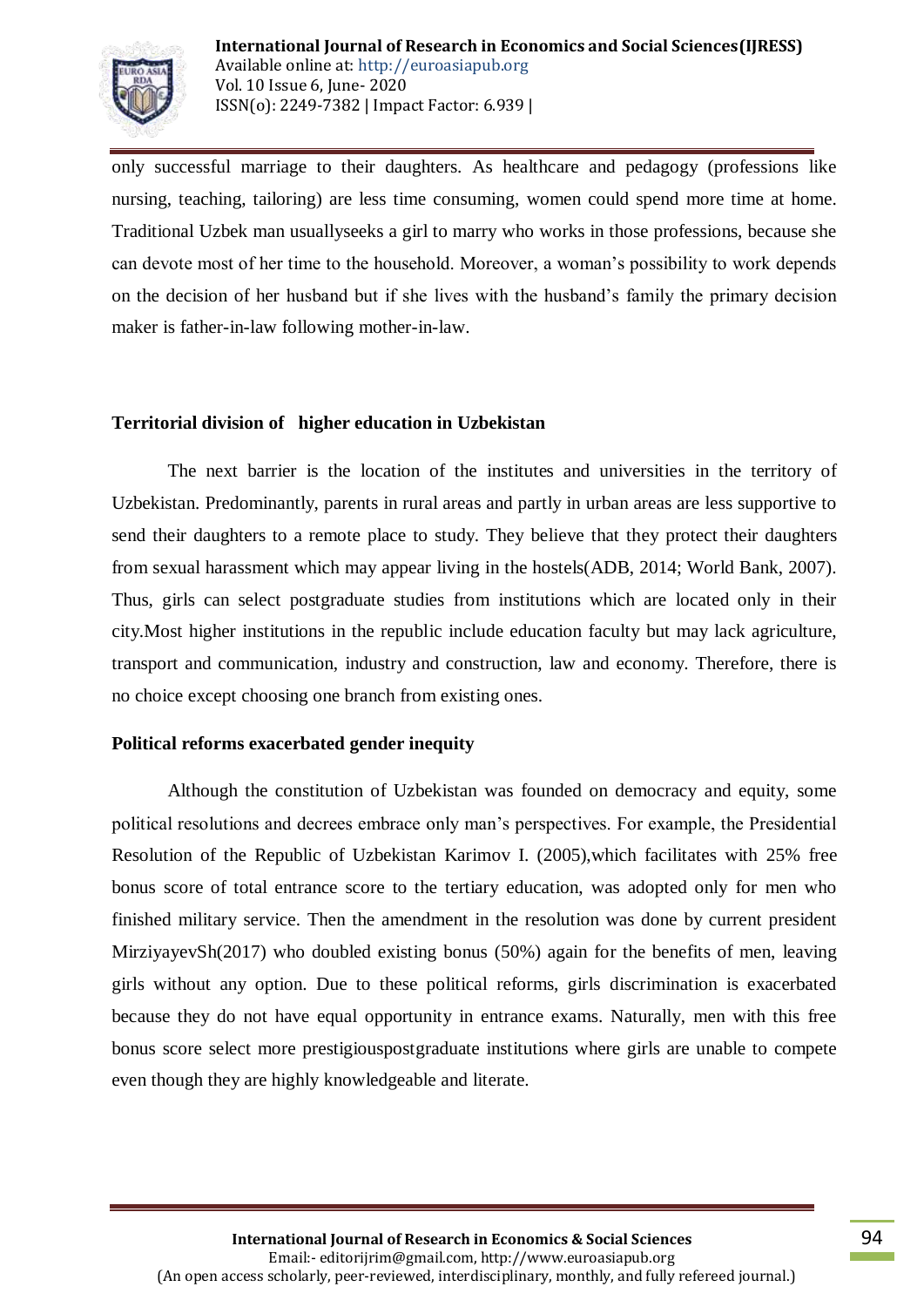

## **"Jobs for women" are low-paid**

It is obviousthat parents concentrate on successful marriage prospects rather than daughters' aspiration. The discrepancy in selecting branches are mostly related to girls' future profession. There is an expression among Uzbeks*ayollarishi*(women's job) in which men feel humiliated (ADB, 200; Corcoran-Nates, 2005) because usually females' jobs are less paid. UNDP (2009) reported that women comprise 72.2% of total employment in healthcare, sport, education, and art (low-paid jobs) while men account for 89.3% in construction, transport and communication (high-paid jobs). We can see a similar picture with selecting specialization and employment.

## **Legal restriction**

However, not only cultural norms play role in this phenomenon but also legal restrictions positively contribute to its existence. According to ADB's 2008 study,Labour Code of the Republic of Uzbekistanincludes 380 jobs where women access is wholly or partially forbidden. These jobs are such as manufacturing and industry, transport, construction, refining and processing of natural resources extraction which require heavy physical labour or overutilization of women's labour. Furthermore, the labour code also restricts women's overnight work and pregnant women's business trips.According to it, women retain their job during the last two month of pregnancy and 3-year in maternity period. Therefore, the decline of female labour is high in responsible jobs.Although, it seems that labour code defends women's perspectives but in reality,it limits women's possibility. That is, if a woman wants to work during the maternity period (because of financial insufficiency) the employer refusestaking her back. He thinks she cannot perform her best at work because of her young kid. Moreover, it is a tradition in Uzbek families to have 3-4 kids. Thus, a woman should spend 9-12 years (the best time for her career development) in the maternity period.

## **Key findings**

From the analysis, it transpired that parents play an influential role in girls' ESD. They focus more on the girls' prosperous marriage perspectives than education.Secondly, social norms and stereotypes predominantly challenge women's professional career development by concentrating on certain jobs and marginalize their possibilitiesequally participate in the labour market. Thirdly, the territorial division of the higher educational institutions usually creates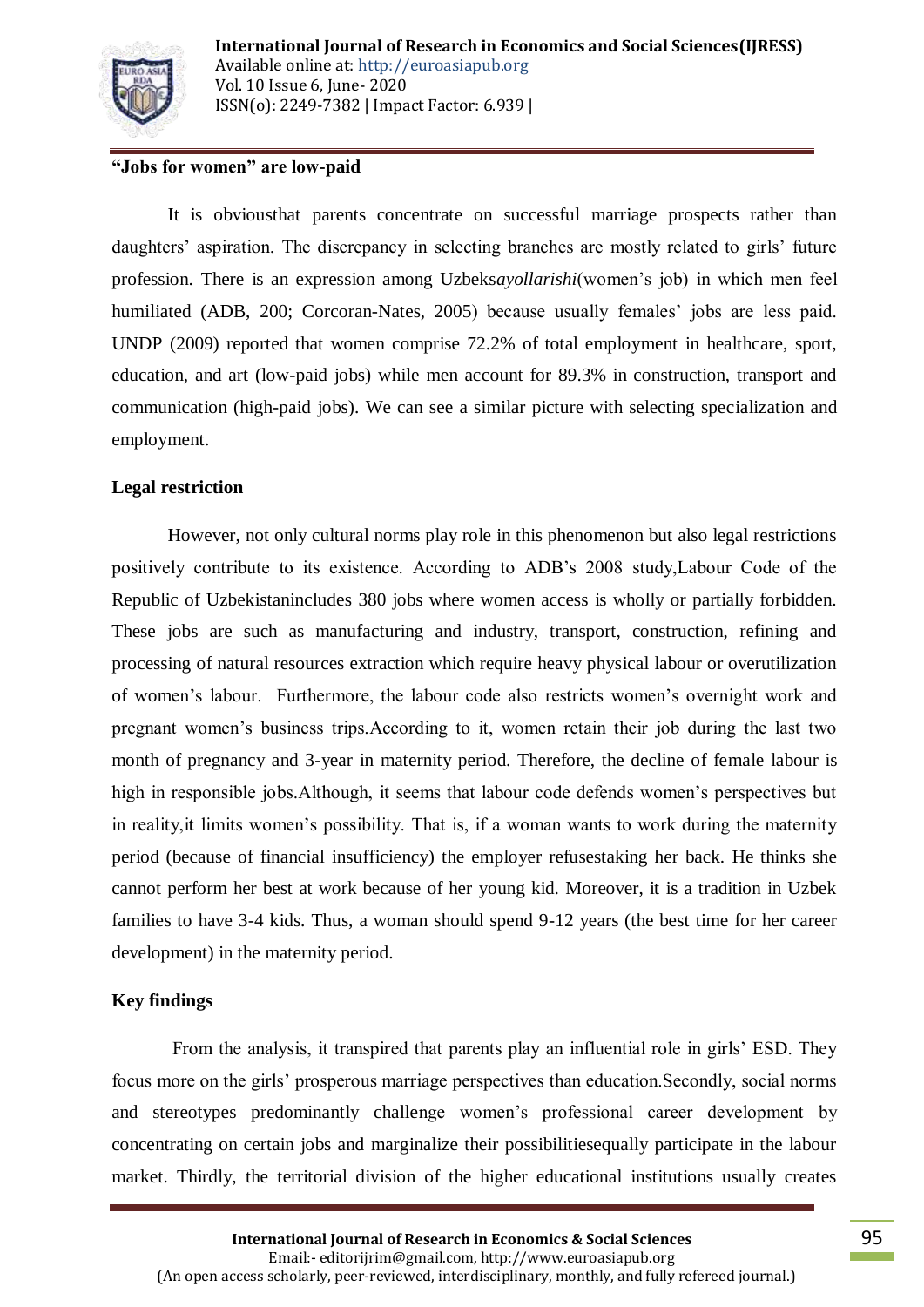

barriers for girls' educational development. The last but not least, some political reforms discriminate girls and limit their opportunities to enter postsecondary education.

#### **Recommendations**

Public school authorities and teachers play a salient role in recruiting girls to other specialization, therefore, they should establish teacher-student, teacher-parent network. It will remarkably contribute to reaching a goal. Next, women recruitment training programs should be implemented and conducted in problematic areas of the country. These training programs should initiallybe oriented to cease gender discrimination.Moreover,database reviewing statistics of women's fee-based and granted enrolment to the higher educational institutionsshould be established. It will provide with more exact data about parents' gender preference in financing their children and will indicate ailing spots in the country. Additionally,scholarships for girls to higher education should be implemented. Particularly, it should cover those specializations and branches where men dominate in number. Last but not least,government should empower Non-GovernmentalOrganizations (NGO) to work on vulnerable population such as with females in remote areas (ABD, 2015; UNDP, 2009).

Albeit, there are some challenges in realization those steps; insufficiency of qualified trainers with clear understanding to conduct trainings, financing NGOs' projects and women recruitment trainings. Additionally, the authorities and teachers of schools could be less devoted to working with girls and their parents.

#### **Conclusion**

While women's ESD gap is a problem in Uzbekistan its roots are mostly bound with people's stereotypes and cultural norms. Revising all above, significant disagreement we can see in girls' selection future profession which negatively impacts on country's sustainable development. Thus,maintaining women's ESD can play a critical role inthe prosperity of the country.Therefore, it is important to raise awareness of society, reinforce NGOs activity which works on women's issues and involve international organizations to cooperate in goals. Moreover, government involvement is important in financing and supporting projects. Indeed, the combination of community efforts, schools, international organizations, and government officials will create the best environment for girl' ESD.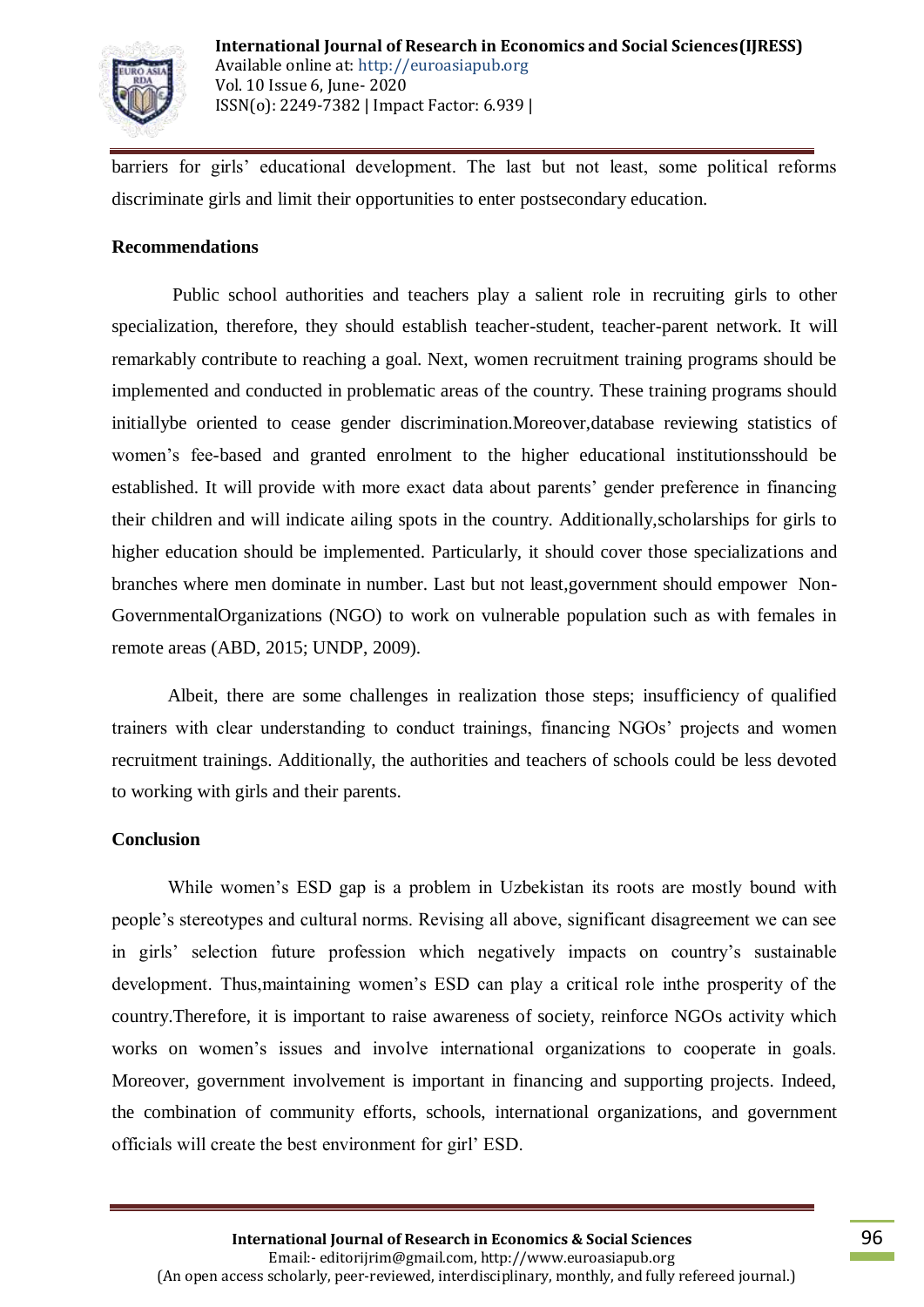

## **Reference:**

1. Asian Development Bank, A. (2014). *Uzbekistan Country Gender Assessment*. AsiaDevelopment Bank ADB.

2. Asian Development Bank. (2005). Uzbekistan Country Gender Assessment. *IDEAS Working Paper Series*.

3. Asian Development Bank (2008). Gender Expertise of Family and Labor Codes of the Republic of Uzbekistan.

4. Corcoran-Nates, Y. (2005). *Lost Voices*:*Central Asian Women Confronting Transition*. London New York. Zed Book Ltd.

5. Karimov I. (2005) Ozbekiston Respulikasi Prezidenti Qarori: Xarbiy xizmatni otagan yigitlarga OTMga kirish uchun 25% hacha chegirma berish haqida Presidential Resolution, (*additional measures for supporting men who finished military service with 25% bonus score in enrolment for tertiary institutions).* 

6. Mirziyayev Sh. (2017) Ozbekiston Respulikasi Prezidenti Qarori: Xarbiy xizmatni otagan yigitlarga OTMga kirish uchun 50% hacha chegirma berish haqida Presidential Resolution, (*amendment in the resolutionfor supporting men who finished military service with 50% bonus score in enrolment for tertiary institutions)* 

7. Mee, W. (2001). Women in the Republic of Uzbekistan.A Country Briefing Paper for the Asian Development Bank. Manila

8. Open Society Institute. (2002). Education Development in Kyrgyzstan, Tajikistan and Uzbekistan.

9. The State Committee of the Republic of Uzbekistan on Statistics. (2012).

10. Paci, Pierella (2002). Gender in transition. In *Human Development Unit Eastern Europe and Central Asia Region*. A Briefing Paper for World Bank. Washington D.C.

11. Saima Ibrahim, S. I. (2013). Status of Women in Uzbekistan. *IOSR Journal of Humanities and Social Science*, *10*(3), 47–55.

12. United Nations Development Programme (UNDP). (2007-2008). *Education in Uzbekistan: Matching Supply and Demand.* Uzbekistan: Galina Saidova

13. United Nation Development Program (UNDP), & Evaluation Office. (2009). *Assessment of development results: evaluation of UNDP contribution.*